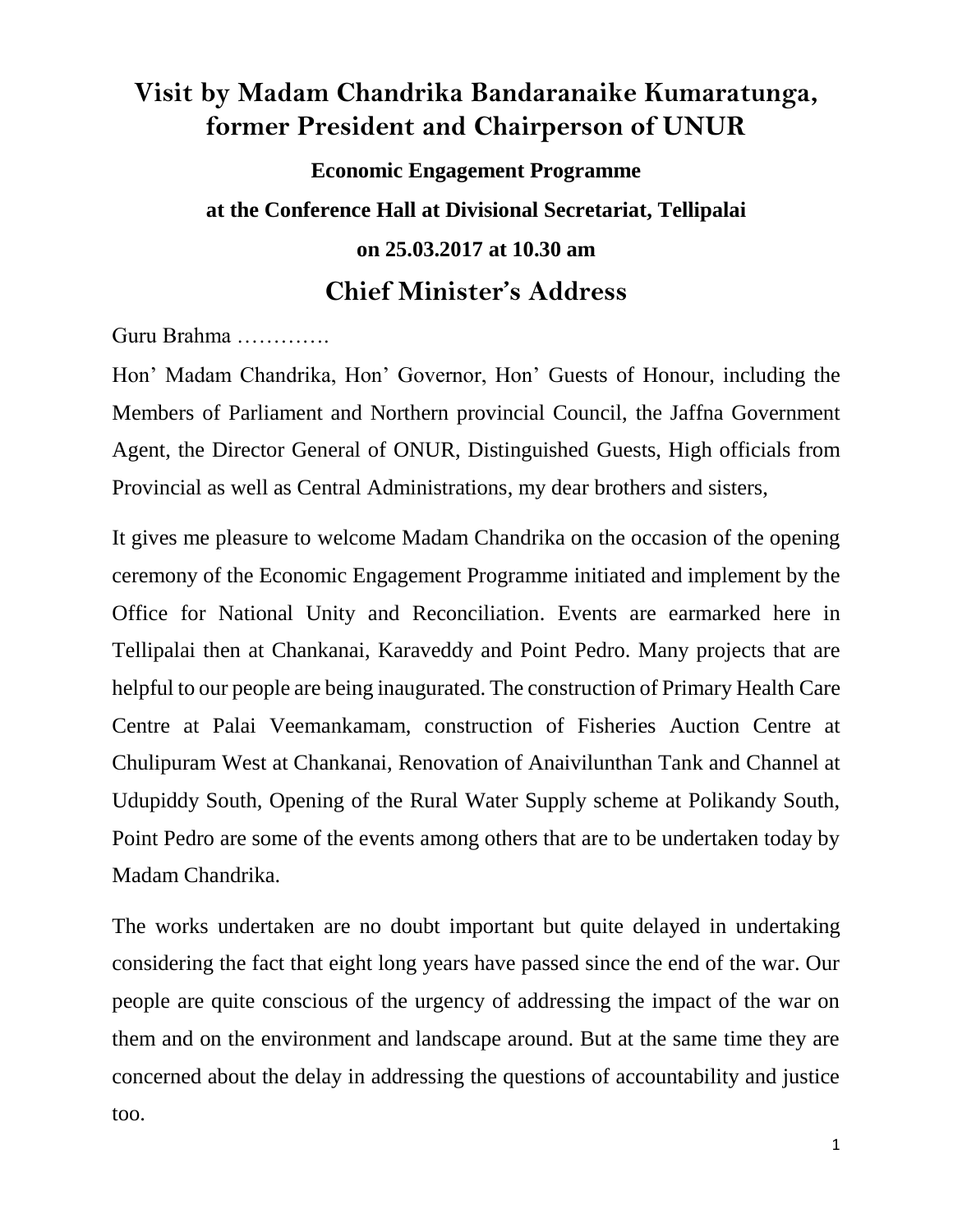Some of us feel and here I reflect the views and concerns of a large section of our people that there are insufficient action so far reflecting a commitment towards reconciliation. While addressing the physical economic needs and other logistical necessities it is incumbent that the basic factors that gave rise to schism among us are also addressed. Discrimination and a hegemonic attitude on the part of the Centre led to our initial disagreements and unpleasantness. It was the snowballing effect of such negative attitudes which led to violence. When violence was brought to an end with International help the means adopted at the tail end by our powers that be were dubious and brutal.

It is not enough to say war is violent and brutal. Even in war there are standards laid down internationally to be followed. Not to have followed them requires adequate after action. That is the accountability and justice our people are craving for. The reluctance of the powers that be to take adequate steps with regard to War Crimes committed and the attempt to shove the past under the carpet so to say leaves our people wondering whether the Good Governance Government is indeed interested in reconciliation and unity.

I always refer to the first improper violent act committed on or around the  $5<sup>th</sup>$  of June 1956 at Inginiyagala. Immediate action taken irrespective of who was involved would have prevented the culture of impunity that grew to gigantic proportions later. Instead of empathizing with the victims we had sympathized the perpetrators of violence. If the Government oblivious of who committed them and against whom, identified the criminal acts and took immediate action we could have saved this Country from the impasse it went through.

That is why we have been agitating for our participation in the processes adopted for reconciliation. Reconciliation demands the participation of those affected freely and dignifiedly. Our participation does not mean our officials. They are beholden to the Centre. The political representatives of our people should be made to participate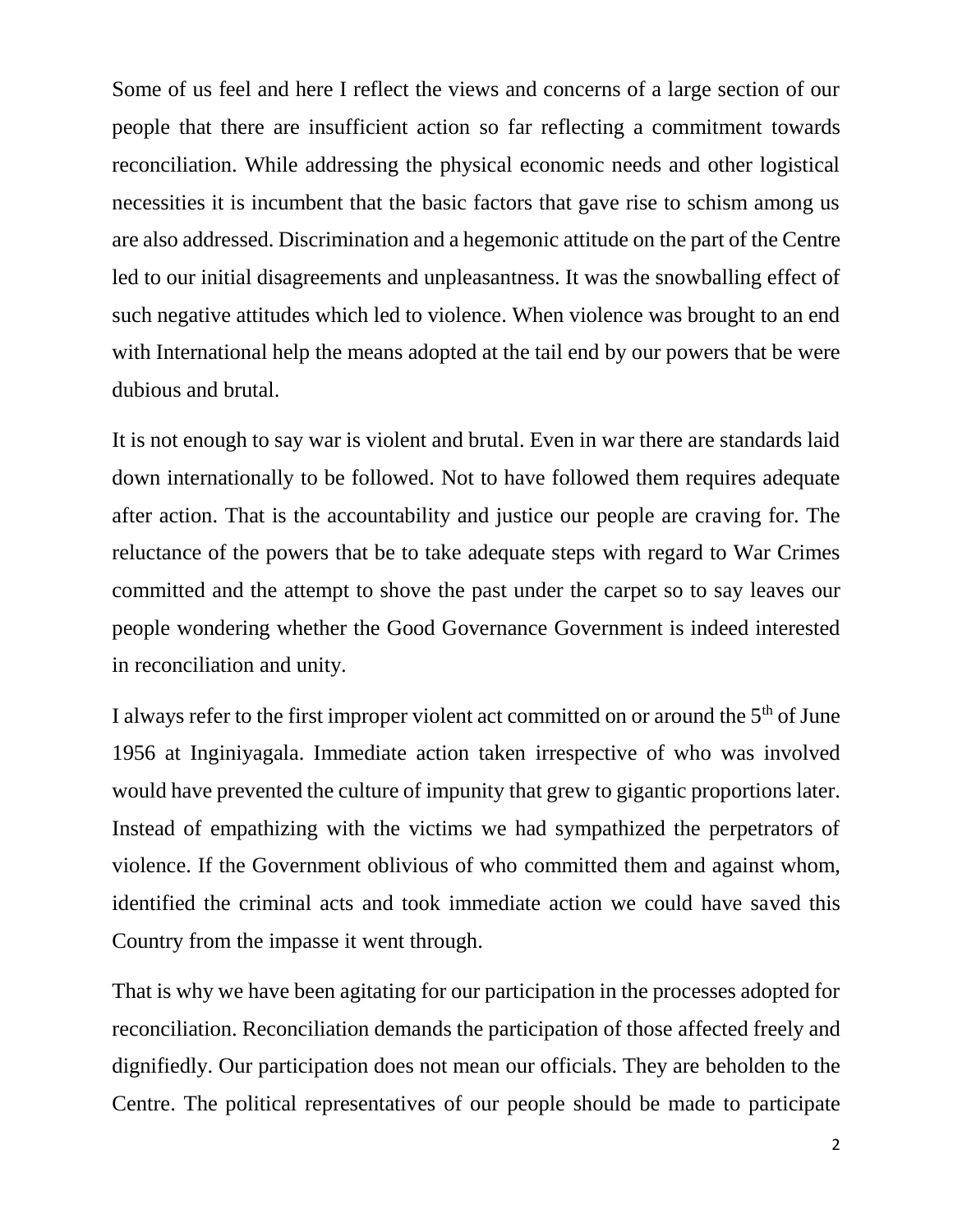right from the beginning. Merely to look into the physical needs of our people is inadequate. Their feelings need to be assuaged.

We have been therefore critical about the preparation of the Peace Building Priority Plan Framework in that many matters that need to have been given adequate attention and importance have not been included therein. Just to refer to some -

- 1. Our requests to bring us into the process fell on deaf ears. Even now it is not too late to include us. How would you implement the framework when the key stakeholder is not a part to it?
- 2. The framework has no reference to War Crimes' accountability
- 3. There has been no reference to the inclusion of War Crimes jurisdiction into our Law
- 4. Demilitarisation, High Security Zones, Security Sector Reforms should have been included into the framework
- 5. The need to withdraw Prevention of Terrorism Act should have been reiterated and helped to be withdrawn
- 6. Role of the Diaspora should have been included
- 7. Sustainable Development Goals could have been made the corner stones of our future development

Thus the hardship of our people and their aspirations have not been adequately understood. There is a feeling of "serves them right" pervading the psyche of the powers that be. The extent to which I saw the spirit of empathy engulfing the Toronto Mayor, John Tory who visited us last Sunday, I have failed to see among our local people both Sinhalese and Tamils. Sympathy I do see. But very little empathy do I perceive.

People fall at my feet and ask me – "Please find our dear ones, whom we ourselves handed over to the Military". "Where are they?" "What happened to them?" - They cry and ask. What answer do I give them? Many of the parents who demonstrate at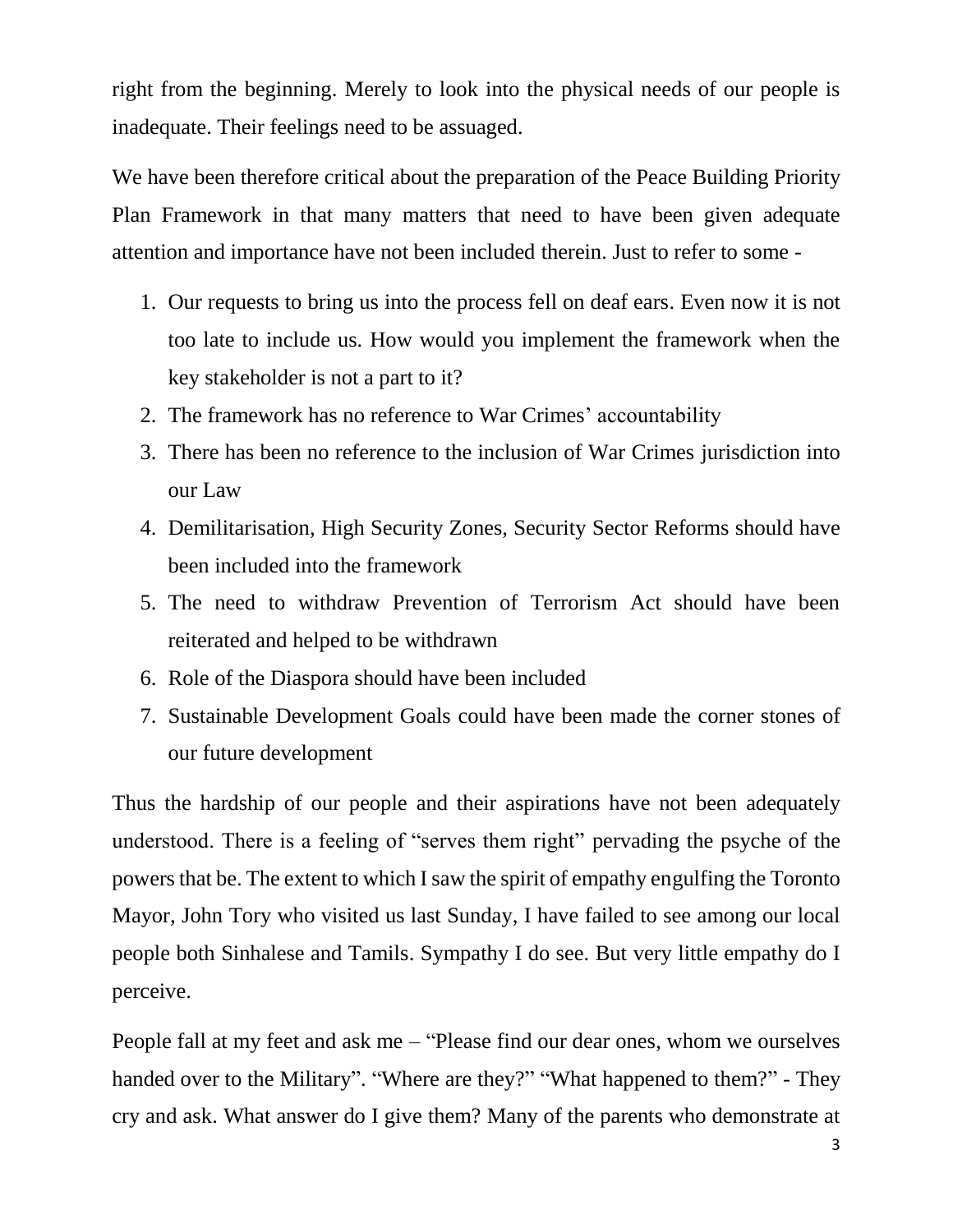Kilinochchi or Keppapilavu are suffering from many ailments and aches and pains. Diabetes, high blood pressure, heart ailments and other ailments daunt them. I have seen them taking their medicines while being seated in their hurriedly constructed temporary sheds, exposed to the inclement morning weather and the scorching afternoon heat.

Accountability concerns them. They seek to know whether their dear ones are living or dead. The Office of Missing Persons was designed but not given a lease of life to operate. The committees sat on constitutional reforms but their Reports were withheld. Now that such deliberate delays have given a new lease of life to the Government at Geneva, let us sit down in earnest, despite the disappointments of the distressed, to seek solutions to many problems that beset us. High time the Keppapilavu people are sent back to their traditional habitations. So too the people here in Tellipalai and surrounding areas and where so ever still languishing in camps and so called welfare centres. Let there be a concerted effort at demilitarization. Let there be adequate projects addressing the special needs of the affected sections of our Society. There were many matters identified in the Consensus Resolution at Geneva in 2015. We need to refer back to our commitments.

I refer to these not to underestimate the work done by ONUR to the affected people. I refer to them since a substantial change in attitudes and a possible buildup of trust could be achieved by attending to the psychological injuries caused by the war at its concluding stages through brutality and extortion by sections of the armed forces. Under the good governance Government there were glaring incidents of violence and extortion which were brought to my notice while I was abroad. The War crimes' inquiry is necessary to bring out the truth of brutality and cruelty among human beings. It is improper to shove it under the carpet just because those who committed belong to particular ethnic groups. So let us ensure that while we indulge in many programmes of work which helps our people in their day to day activities we also